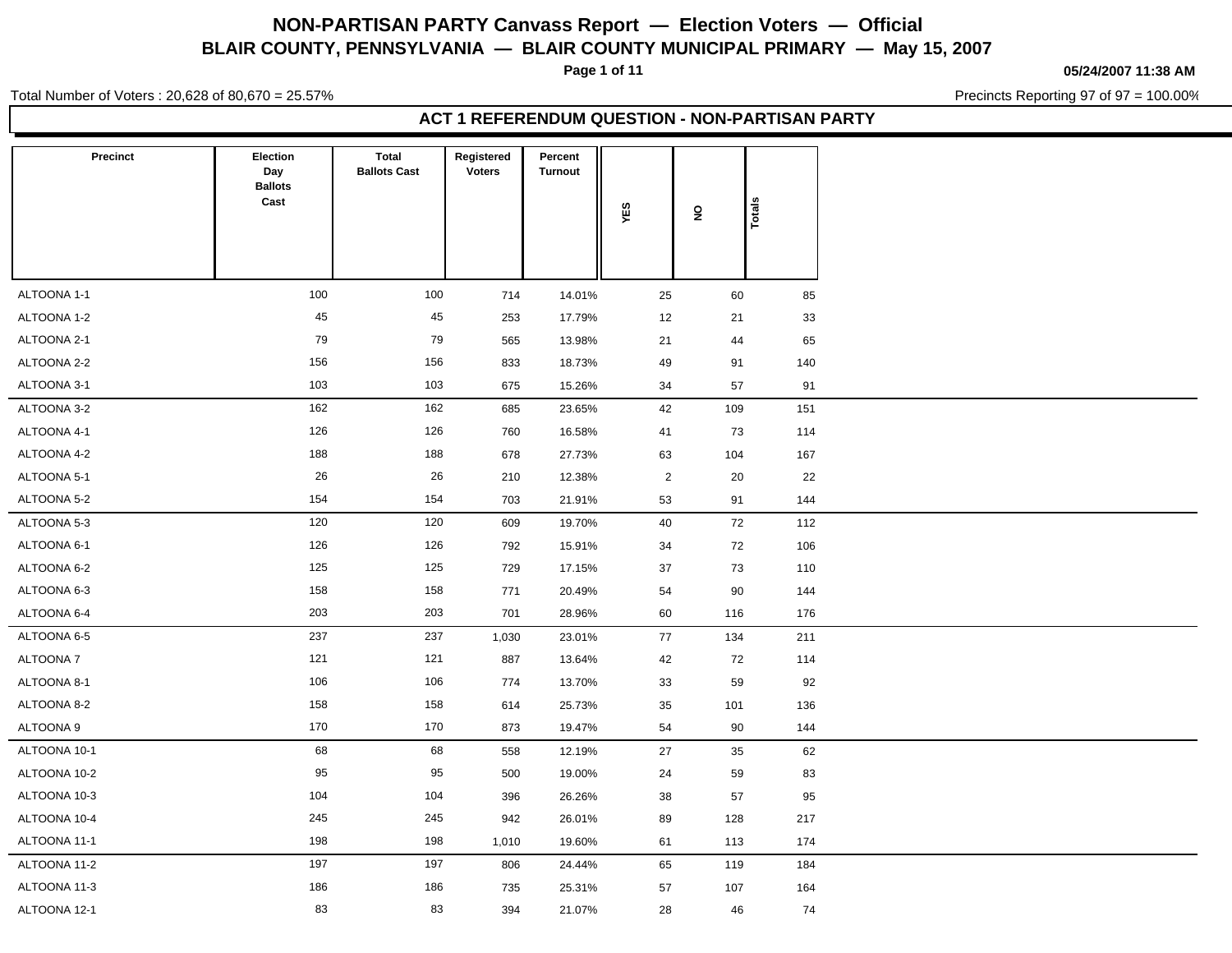**Page 2 of 11**

**05/24/2007 11:38 AM**

Total Number of Voters : 20,628 of 80,670 = 25.57%

Precincts Reporting 97 of 97 = 100.00%

| Precinct           | Election<br>Day<br><b>Ballots</b><br>Cast | Total<br><b>Ballots Cast</b> | Registered<br><b>Voters</b> | Percent<br><b>Turnout</b> | YES   | $\overline{\mathbf{z}}$ | Totals |
|--------------------|-------------------------------------------|------------------------------|-----------------------------|---------------------------|-------|-------------------------|--------|
|                    |                                           |                              |                             |                           |       |                         |        |
| ALTOONA 12-2       | 138                                       | 138                          | 558                         | 24.73%                    | 40    | 88                      | 128    |
| ALTOONA 12-3       | 123                                       | 123                          | 453                         | 27.15%                    | 41    | 68                      | 109    |
| ALTOONA 12-4       | 211                                       | 211                          | 672                         | 31.40%                    | 66    | 124                     | 190    |
| ALTOONA 12-5       | 78                                        | 78                           | 390                         | 20.00%                    | 17    | 52                      | 69     |
| ALTOONA 13-1       | 228                                       | 228                          | 1,113                       | 20.49%                    | 74    | 133                     | 207    |
| ALTOONA 13-2       | 158                                       | 158                          | 903                         | 17.50%                    | 51    | 88                      | 139    |
| ALTOONA 13-3       | 181                                       | 181                          | 744                         | 24.33%                    | 62    | 101                     | 163    |
| ALTOONA 13-4       | 132                                       | 132                          | 576                         | 22.92%                    | 54    | 63                      | 117    |
| ALTOONA 14-1       | 158                                       | 158                          | 532                         | 29.70%                    | 57    | 85                      | 142    |
| ALTOONA 14-2       | 331                                       | 331                          | 1,132                       | 29.24%                    | 103   | 188                     | 291    |
| ALTOONA 14-3       | 173                                       | 173                          | 728                         | 23.76%                    | 51    | 102                     | 153    |
| ALTOONA 14-4       | 313                                       | 313                          | 1,113                       | 28.12%                    | 95    | 183                     | 278    |
| <b>LOGAN TWP 1</b> | 383                                       | 383                          | 1,187                       | 32.27%                    | 97    | 247                     | 344    |
| LOGAN TWP 2        | 384                                       | 384                          | 1,429                       | 26.87%                    | 100   | 246                     | 346    |
| LOGAN TWP 3        | 274                                       | 274                          | 819                         | 33.46%                    | 67    | 178                     | 245    |
| <b>LOGAN TWP 4</b> | 313                                       | 313                          | 1,226                       | 25.53%                    | 85    | 196                     | 281    |
| LOGAN TWP 5        | 381                                       | 381                          | 1,220                       | 31.23%                    | 106   | 228                     | 334    |
| LOGAN TWP 6        | 371                                       | 371                          | 1,733                       | 21.41%                    | 93    | 247                     | 340    |
| <b>LOGAN TWP 7</b> | 206                                       | 206                          | 618                         | 33.33%                    | 58    | 133                     | 191    |
| TYRONE TWP 2       | 198                                       | 198                          | 616                         | 32.14%                    | 60    | 129                     | 189    |
| Totals:            | 8,573                                     | 8,573                        | 36,959                      |                           | 2,574 | 5,092                   | 7,666  |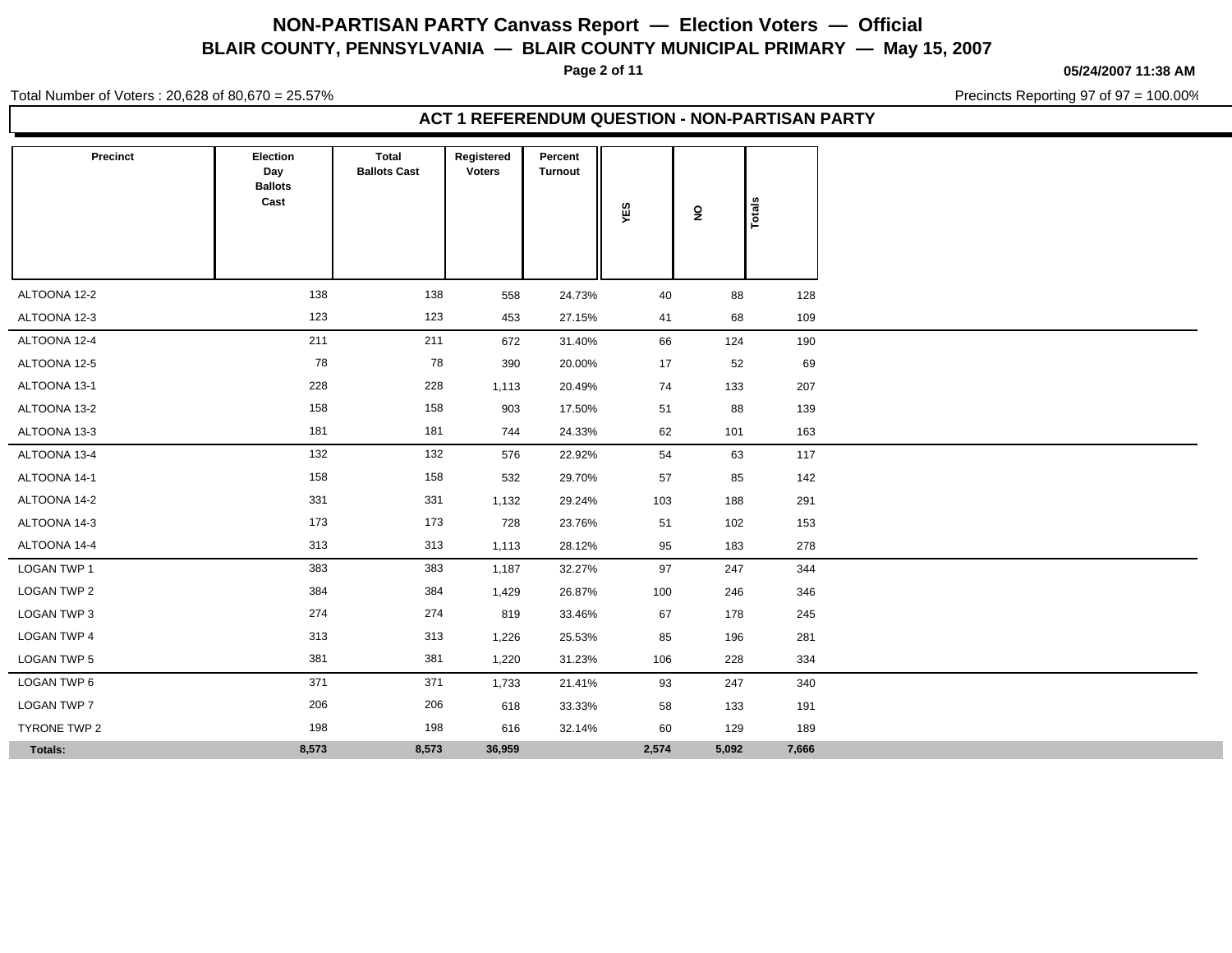**Page 3 of 11**

#### **05/24/2007 11:38 AM**

Total Number of Voters : 20,628 of 80,670 = 25.57%

Precincts Reporting 97 of 97 = 100.00%

| <b>Precinct</b> | <b>Election</b><br>Day<br><b>Ballots</b><br>Cast | <b>Total</b><br><b>Ballots Cast</b> | Registered<br><b>Voters</b> | Percent<br><b>Turnout</b> | ທ<br>Ŵ.<br>$\sim$ | ş   | Totals |
|-----------------|--------------------------------------------------|-------------------------------------|-----------------------------|---------------------------|-------------------|-----|--------|
| ANTIS TWP 1     | 423                                              | 423                                 | 1,781                       | 23.75%                    | 129               | 249 | 378    |
| ANTIS TWP 2     | 263                                              | 263                                 | 1,079                       | 24.37%                    | 74                | 160 | 234    |
| ANTIS TWP 3     | 359                                              | 359                                 | 1,356                       | 26.47%                    | 98                | 228 | 326    |
| BELLWOOD BORO   | 219                                              | 219                                 | 1,206                       | 18.16%                    | 80                | 112 | 192    |
| <b>Totals:</b>  | 1,264                                            | 1,264                               | 5,422                       |                           | 381               | 749 | 1,130  |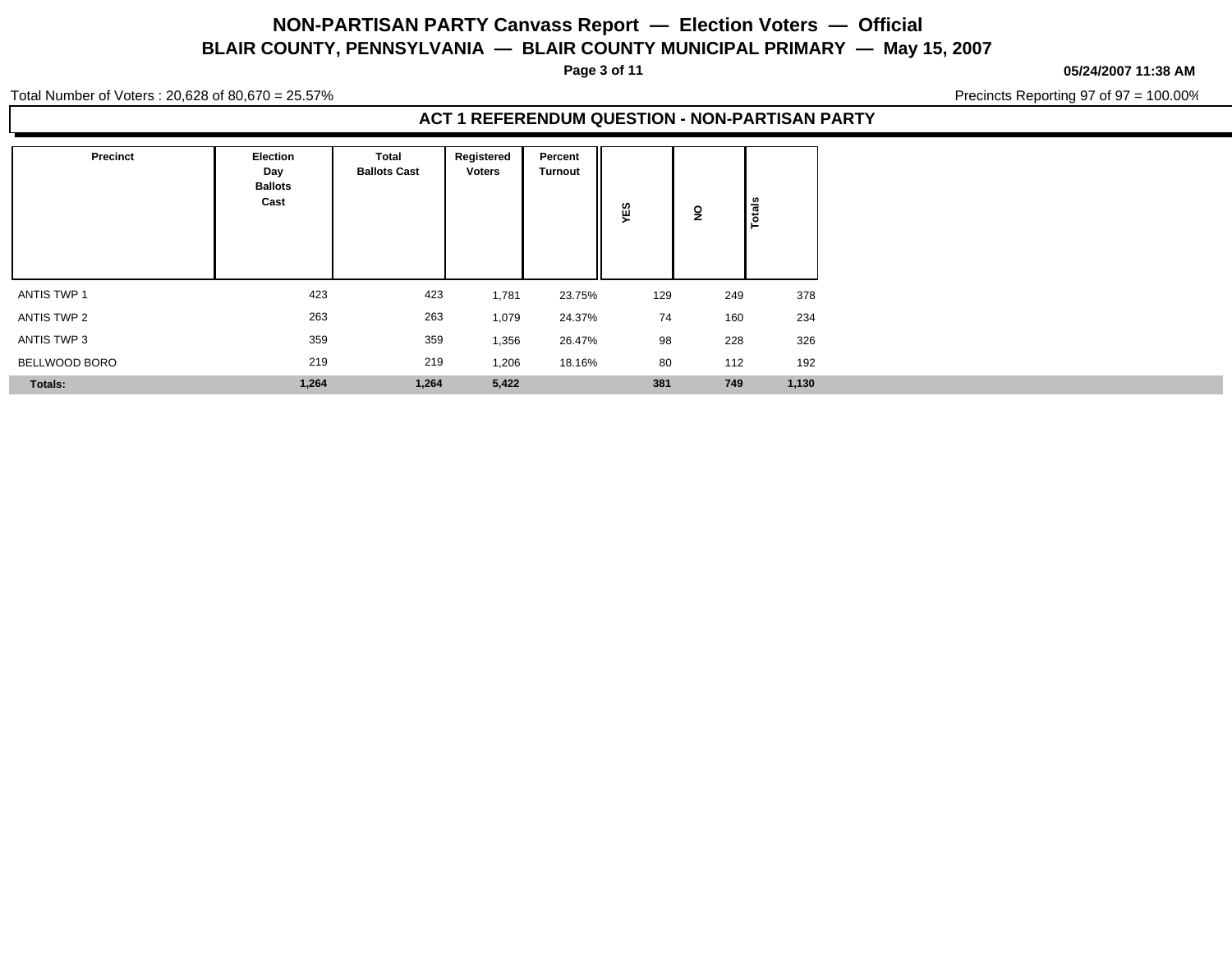**Page 4 of 11**

**05/24/2007 11:38 AM**

Precincts Reporting 97 of 97 = 100.00%

Total Number of Voters : 20,628 of 80,670 = 25.57%

| Precinct               | Election<br>Day<br><b>Ballots</b><br>Cast | Total<br><b>Ballots Cast</b> | Registered<br><b>Voters</b> | Percent<br>Turnout | ဖာ<br>ш<br>≻ | ş   | -   |
|------------------------|-------------------------------------------|------------------------------|-----------------------------|--------------------|--------------|-----|-----|
| <b>GREENFIELD TWP1</b> | 195                                       | 195                          | 932                         | 20.92%             | 79           | 99  | 178 |
| <b>GREENFIELD TWP2</b> | 40                                        | 40                           | 133                         | 30.08%             | 20           | 17  | 37  |
| <b>GREENFIELD TWP3</b> | 220                                       | 220                          | 1,089                       | 20.20%             | 83           | 103 | 186 |
| <b>Totals:</b>         | 455                                       | 455                          | 2,154                       |                    | 182          | 219 | 401 |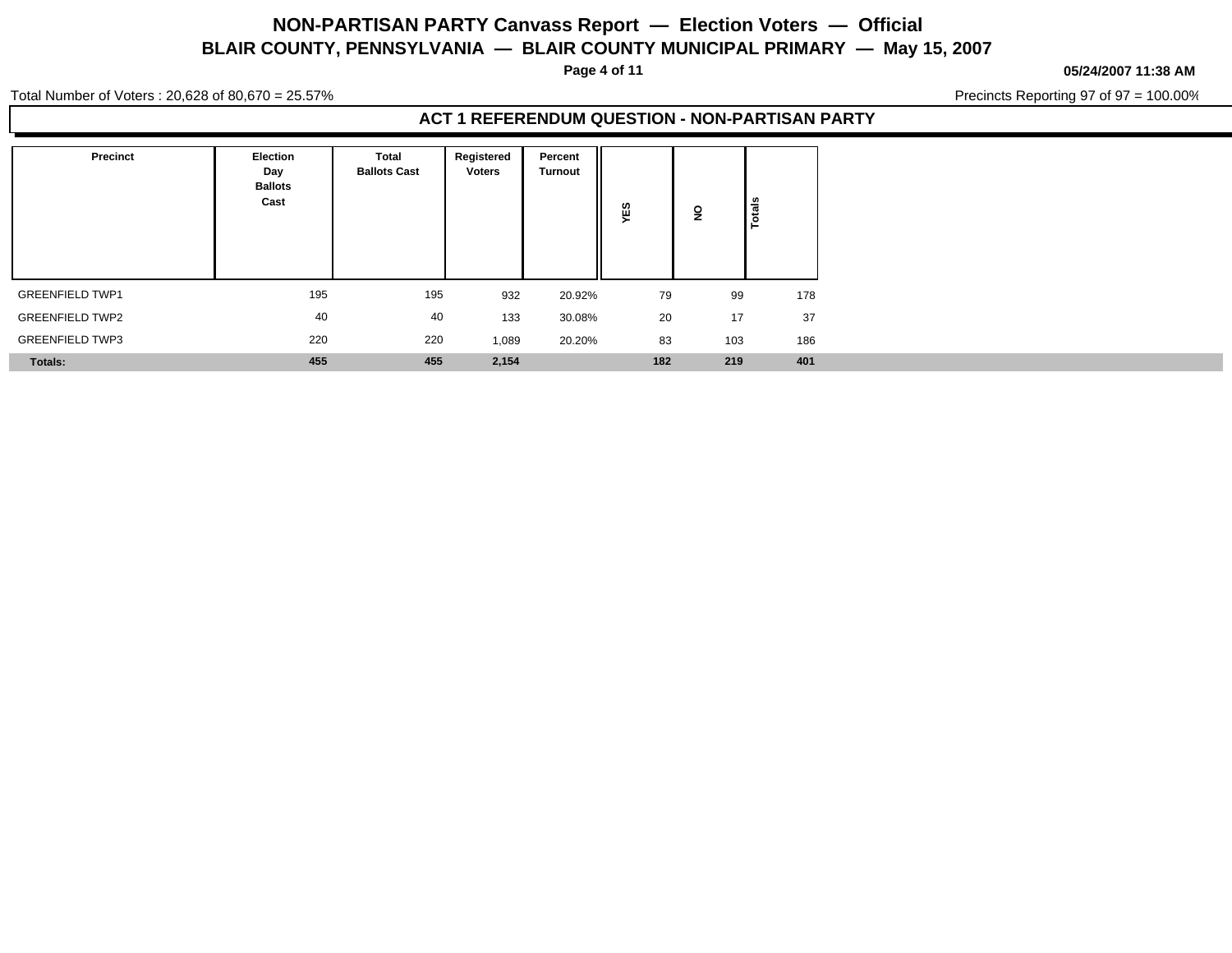**Page 5 of 11**

**05/24/2007 11:38 AM**

Total Number of Voters : 20,628 of 80,670 = 25.57%

Precincts Reporting 97 of 97 = 100.00%

| Precinct               | Election<br>Day        | <b>Total</b><br><b>Ballots Cast</b> | Registered<br><b>Voters</b> | Percent<br><b>Turnout</b> |       |                         |        |
|------------------------|------------------------|-------------------------------------|-----------------------------|---------------------------|-------|-------------------------|--------|
|                        | <b>Ballots</b><br>Cast |                                     |                             |                           | YES   | $\overline{\mathbf{z}}$ | Totals |
|                        |                        |                                     |                             |                           |       |                         |        |
|                        |                        |                                     |                             |                           |       |                         |        |
| ALLEGHENY 1            | 515                    | 515                                 | 1,826                       | 28.20%                    | 169   | 297                     | 466    |
| ALLEGHENY 2            | 465                    | 465                                 | 1,578                       | 29.47%                    | 140   | 271                     | 411    |
| ALLEGHENY 3            | 90                     | 90                                  | 355                         | 25.35%                    | 31    | 48                      | 79     |
| <b>BLAIR - CATFISH</b> | 293                    | 293                                 | 1,151                       | 25.46%                    | 111   | 166                     | 277    |
| <b>BLAIR - E HOLBG</b> | 561                    | 561                                 | 2,132                       | 26.31%                    | 166   | 355                     | 521    |
| <b>DUNCANSVILLE</b>    | 263                    | 263                                 | 862                         | 30.51%                    | 79    | 146                     | 225    |
| FRANKSTOWN TWP1        | 127                    | 127                                 | 394                         | 32.23%                    | 35    | 79                      | 114    |
| FRANKSTOWN TWP2        | 736                    | 736                                 | 2,700                       | 27.26%                    | 237   | 436                     | 673    |
| <b>FRANKSTOWN TWP3</b> | 756                    | 756                                 | 2,772                       | 27.27%                    | 214   | 481                     | 695    |
| <b>HOLLIDAYSBURG 1</b> | 97                     | 97                                  | 447                         | 21.70%                    | 27    | 57                      | 84     |
| <b>HOLLIDAYSBURG 2</b> | 177                    | 177                                 | 590                         | 30.00%                    | 77    | 81                      | 158    |
| <b>HOLLIDAYSBURG 3</b> | 54                     | 54                                  | 353                         | 15.30%                    | 14    | 36                      | 50     |
| <b>HOLLIDAYSBURG 4</b> | 168                    | 168                                 | 593                         | 28.33%                    | 64    | 90                      | 154    |
| <b>HOLLIDAYSBURG 5</b> | 191                    | 191                                 | 558                         | 34.23%                    | 66    | 104                     | 170    |
| <b>HOLLIDAYSBURG 6</b> | 218                    | 218                                 | 747                         | 29.18%                    | 74    | 119                     | 193    |
| <b>HOLLIDAYSBURG 7</b> | 174                    | 174                                 | 550                         | 31.64%                    | 60    | 92                      | 152    |
| <b>JUNIATA TWP</b>     | 161                    | 161                                 | 713                         | 22.58%                    | 42    | 86                      | 128    |
| NEWRY BORO             | 48                     | 48                                  | 165                         | 29.09%                    | 11    | 25                      | 36     |
| ALLEGHENY 4            | 221                    | 221                                 | 785                         | 28.15%                    | 72    | 126                     | 198    |
| Totals:                | 5,315                  | 5,315                               | 19,271                      |                           | 1,689 | 3,095                   | 4,784  |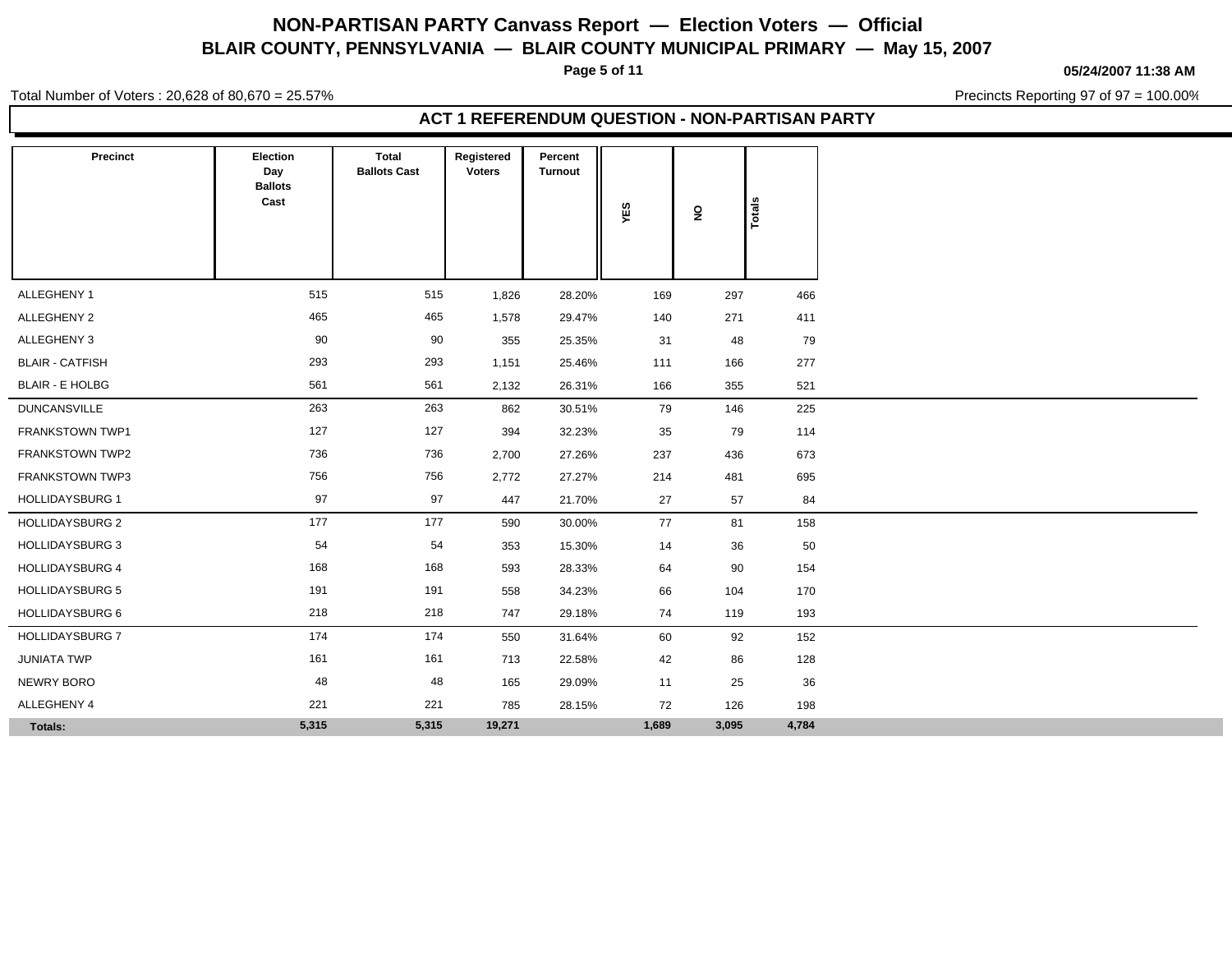**Page 6 of 11**

**05/24/2007 11:38 AM**

Total Number of Voters : 20,628 of 80,670 = 25.57%

Precincts Reporting 97 of 97 = 100.00%

| Precinct             | <b>Election</b><br>Day<br><b>Ballots</b><br>Cast | Total<br><b>Ballots Cast</b> | Registered<br><b>Voters</b> | Percent<br><b>Turnout</b> | YES   | $\overline{\mathbf{z}}$ | Totals |
|----------------------|--------------------------------------------------|------------------------------|-----------------------------|---------------------------|-------|-------------------------|--------|
| FREEDOM TWP 1        | 189                                              | 189                          | 655                         | 28.85%                    | 65    | 103                     | 168    |
| FREEDOM TWP 2        | 360                                              | 360                          | 1,271                       | 28.32%                    | 152   | 190                     | 342    |
| <b>HUSTON TWP</b>    | 243                                              | 243                          | 737                         | 32.97%                    | 96    | 137                     | 233    |
| <b>MARTINSBURG 1</b> | 242                                              | 242                          | 607                         | 39.87%                    | 103   | 124                     | 227    |
| <b>MARTINSBURG 2</b> | 254                                              | 254                          | 703                         | 36.13%                    | 111   | 110                     | 221    |
| NORTH WOODBURY       | 572                                              | 572                          | 1,628                       | 35.14%                    | 205   | 328                     | 533    |
| ROARING SPG 1        | 105                                              | 105                          | 416                         | 25.24%                    | 44    | 56                      | 100    |
| ROARING SPG 2        | 266                                              | 266                          | 658                         | 40.43%                    | 97    | 151                     | 248    |
| ROARING SPG 3        | 195                                              | 195                          | 525                         | 37.14%                    | 82    | 101                     | 183    |
| <b>TAYLOR TWP</b>    | 601                                              | 601                          | 1,628                       | 36.92%                    | 211   | 350                     | 561    |
| Totals:              | 3,027                                            | 3,027                        | 8,828                       |                           | 1,166 | 1,650                   | 2,816  |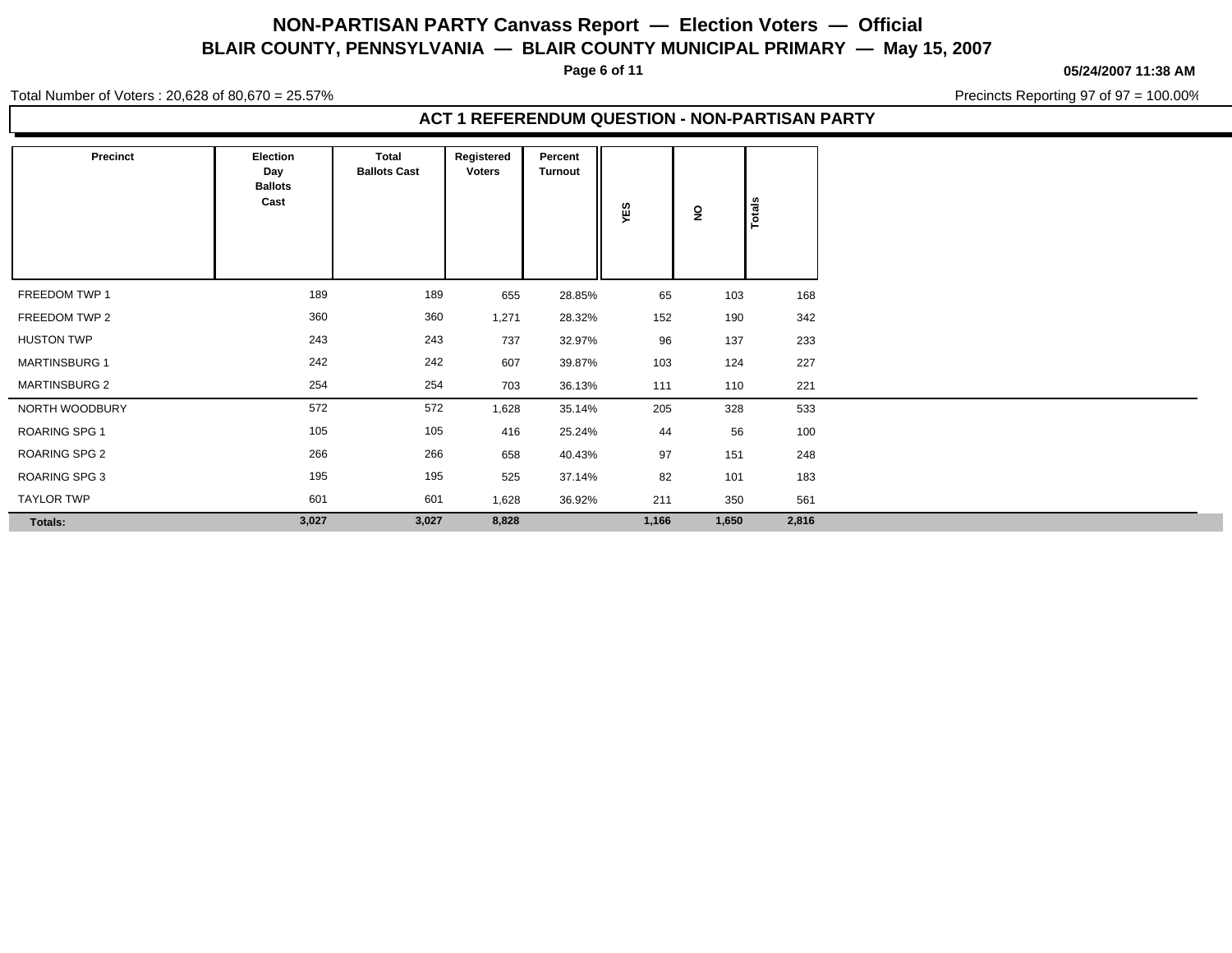**Page 7 of 11**

**05/24/2007 11:38 AM**

Total Number of Voters : 20,628 of 80,670 = 25.57%

Precincts Reporting 97 of 97 = 100.00%

| <b>Precinct</b> | Election<br>Day<br><b>Ballots</b><br>Cast | Total<br><b>Ballots Cast</b> | Registered<br><b>Voters</b> | Percent<br>Turnout | YES | $\overline{\mathbf{z}}$ | <b>otals</b> |
|-----------------|-------------------------------------------|------------------------------|-----------------------------|--------------------|-----|-------------------------|--------------|
| SNYDER TWP 1    | 199                                       | 199                          | 919                         | 21.65%             | 59  | 120                     | 179          |
| SNYDER TWP 2    | 299                                       | 299                          | 1,196                       | 25.00%             | 80  | 170                     | 250          |
| TYRONE TWP 1    | 180                                       | 180                          | 559                         | 32.20%             | 51  | 113                     | 164          |
| TYRONE BORO 1   | 157                                       | 157                          | 546                         | 28.75%             | 43  | 88                      | 131          |
| TYRONE BORO 2   | 91                                        | 91                           | 445                         | 20.45%             | 24  | 53                      | 77           |
| TYRONE BORO 3   | 72                                        | 72                           | 454                         | 15.86%             | 27  | 39                      | 66           |
| TYRONE BORO 4   | 65                                        | 65                           | 306                         | 21.24%             | 17  | 37                      | 54           |
| TYRONE BORO 5   | 81                                        | 81                           | 319                         | 25.39%             | 18  | 56                      | 74           |
| TYRONE BORO 6   | 177                                       | 177                          | 627                         | 28.23%             | 68  | 96                      | 164          |
| TYRONE BORO 7   | 112                                       | 112                          | 494                         | 22.67%             | 32  | 66                      | 98           |
| Totals:         | 1,433                                     | 1,433                        | 5,865                       |                    | 419 | 838                     | 1,257        |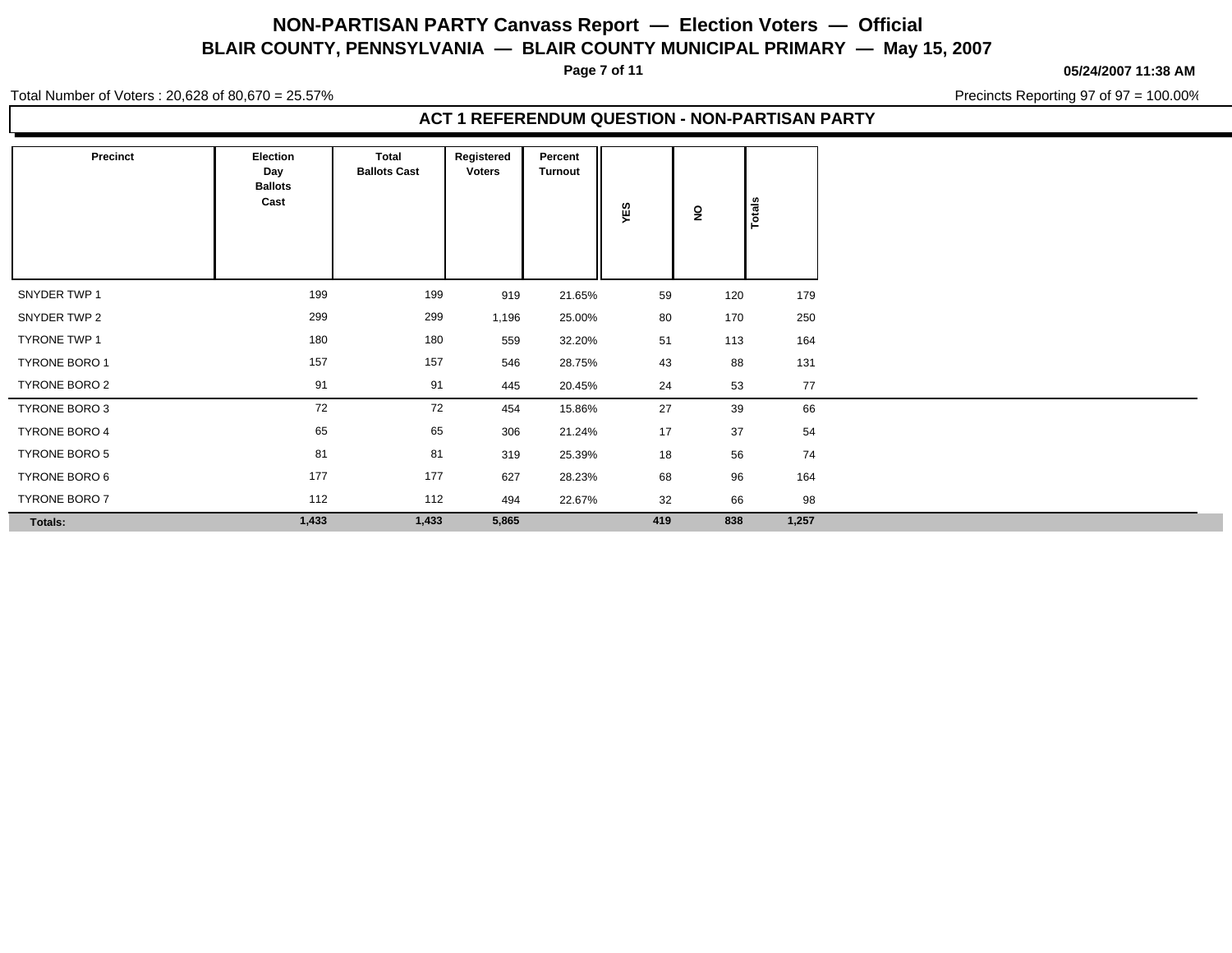**Page 8 of 11**

#### **05/24/2007 11:38 AM**

Total Number of Voters : 20,628 of 80,670 = 25.57%

Precincts Reporting 97 of 97 = 100.00%

| Precinct             | Election<br>Day<br><b>Ballots</b><br>Cast | Total<br><b>Ballots Cast</b> | Registered<br><b>Voters</b> | Percent<br><b>Turnout</b> | w<br>Ŵ.<br>➤ | ş   | otal |
|----------------------|-------------------------------------------|------------------------------|-----------------------------|---------------------------|--------------|-----|------|
| <b>CATHARINE TWP</b> | 126                                       | 126                          | 479                         | 26.30%                    | 45           | 66  | 111  |
| WILLIAMSBURG         | 237                                       | 237                          | 815                         | 29.08%                    | 80           | 119 | 199  |
| WOODBURY TWP         | 179                                       | 179                          | 877                         | 20.41%                    | 65           | 102 | 167  |
| Totals:              | 542                                       | 542                          | 2,171                       |                           | 190          | 287 | 477  |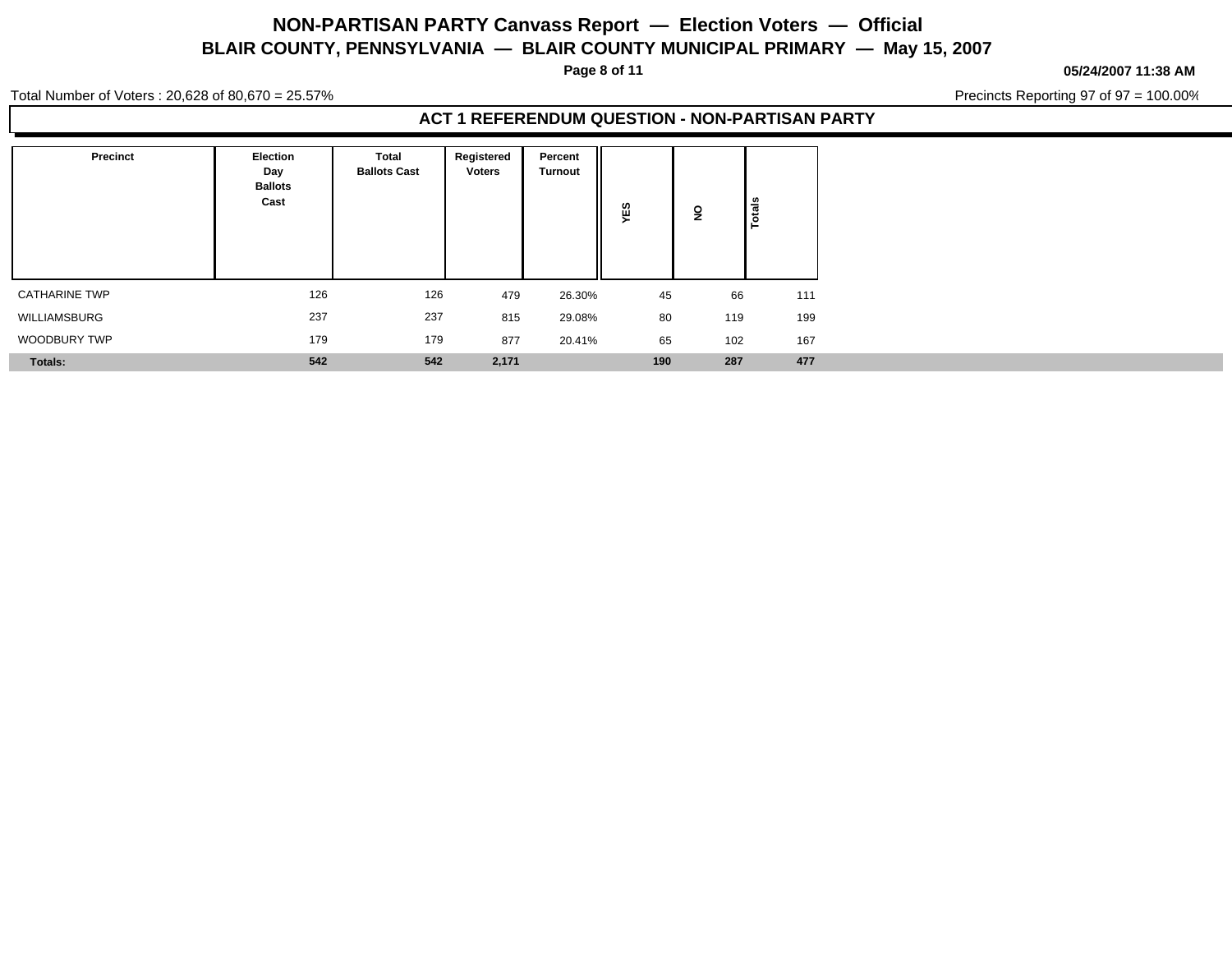**Page 9 of 11**

**05/24/2007 11:38 AM**

Total Number of Voters : 20,628 of 80,670 = 25.57%

Precincts Reporting 97 of 97 = 100.00%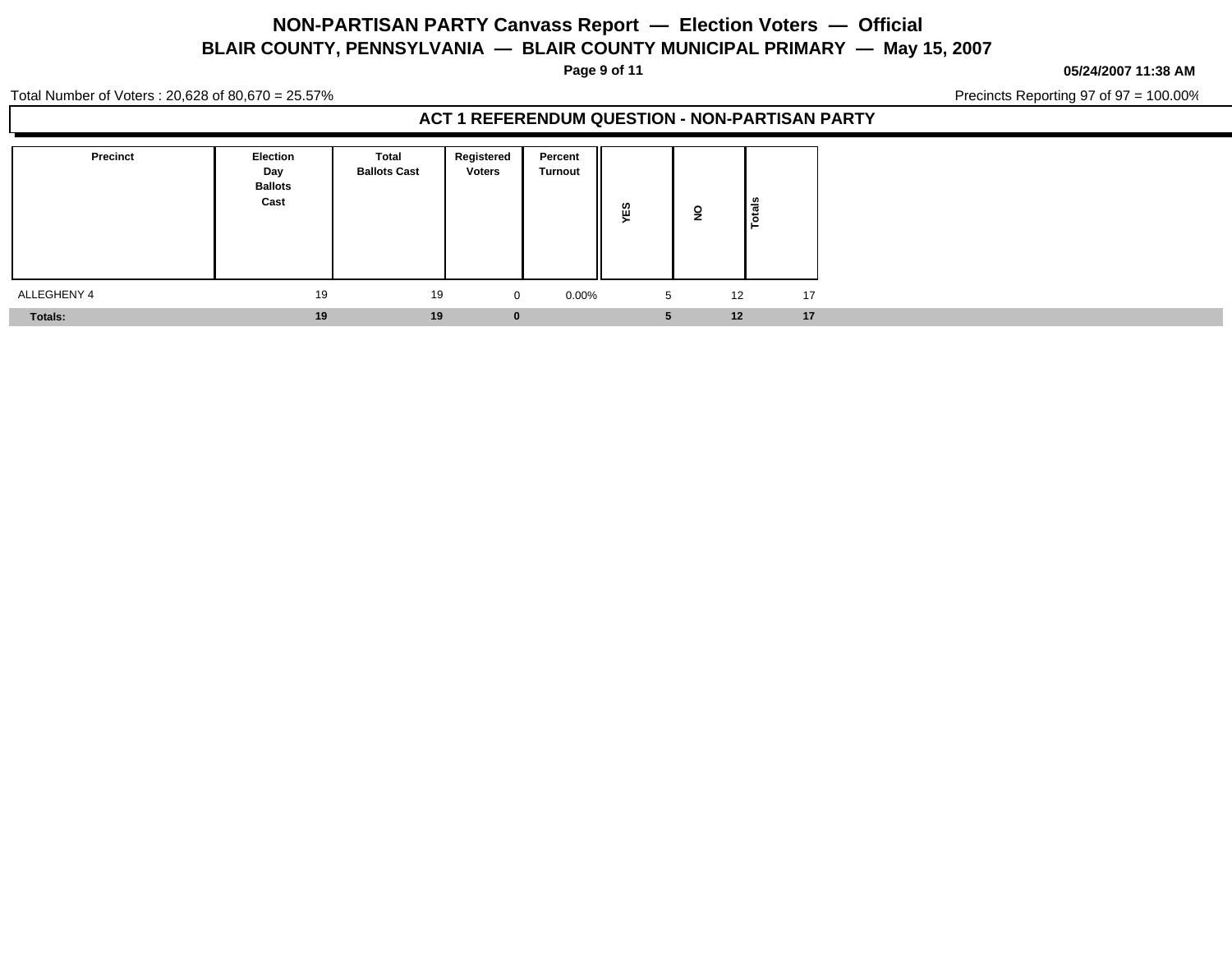**Page 10 of 11**

#### **05/24/2007 11:38 AM**

Total Number of Voters : 20,628 of 80,670 = 25.57%

Precincts Reporting 97 of 97 = 100.00%

### **TAYLOR TOWNSHIP REFERENDUM - NON-PARTISAN PARTY**